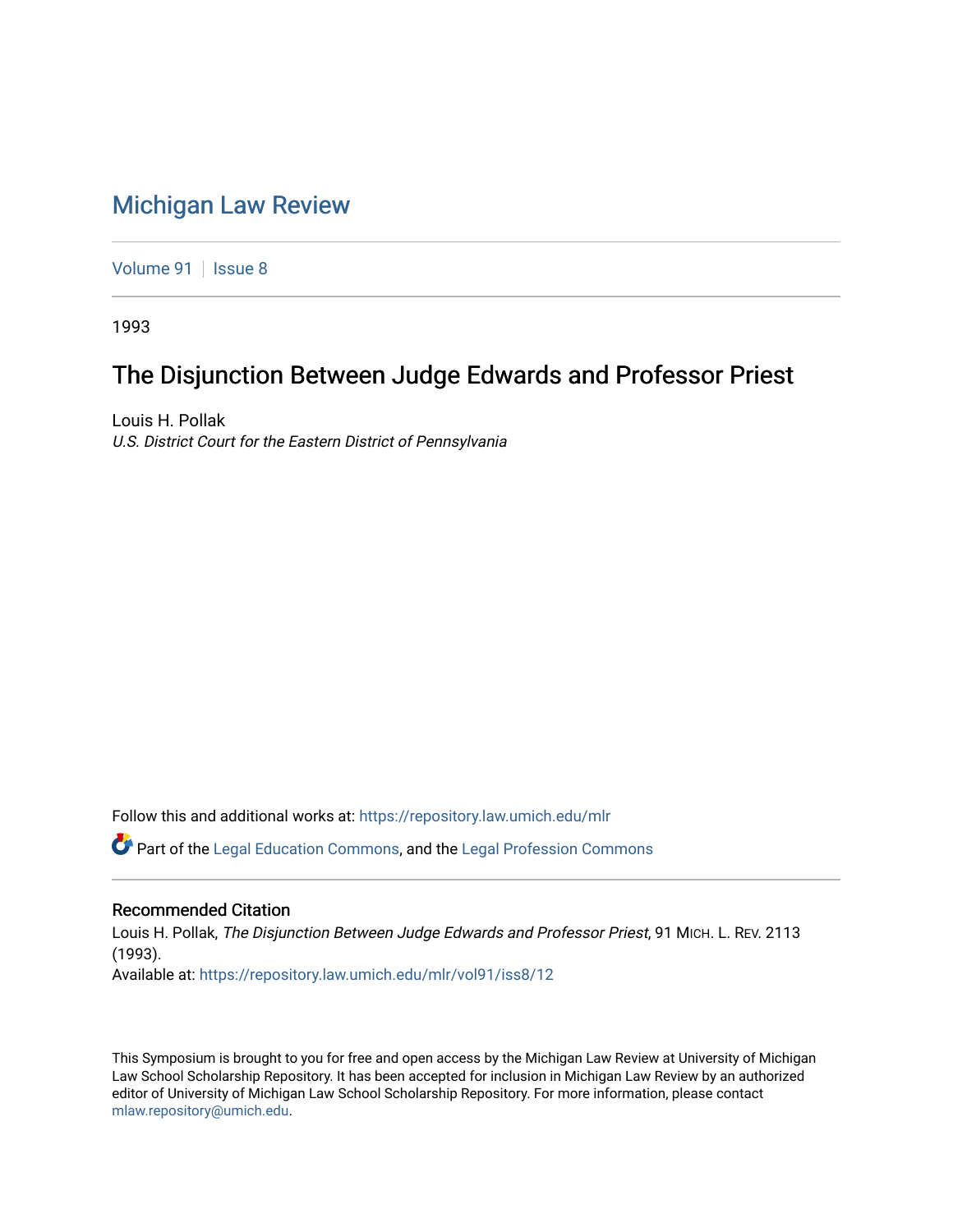# **THE DISJUNCTION BETWEEN JUDGE EDWARDS AND PROFESSOR PRIEST**

#### *Louis H. Pollak\**

With characteristic vigor, Judge Harry Edwards, in his essay *The Growing Disjunction Between Legal Education and the Legal Profession,* 1 has censured the law schools and, secondarily, the bar, for what he sees as profoundly disturbing trends pulling academics and practitioners farther and farther apart. Judge Edwards' censure is not proffered off the cuff. He has carefully polled his former law clerks on their perceptions of their law school years and of their postclerkship professional experiences  $-$  whether in private practice, in government, or in teaching. In the text and footnotes of his essay, Judge Edwards quotes his law clerks' responses in considerable and very interesting detail. These responses, largely if not uniformly confirmatory of Judge Edwards' own intuitions, constitute much of his ammunition. For my part, I must confess that, although I share certain of Judge Edwards' concerns, I do not view the American legal landscape with the same degree of alarm.

Judge Edwards' central criticism of law schools (institutions that, Judge Edwards, as an erstwhile academic of distinction, is particularly qualified to judge) is that they are rapidly becoming schools of "theory," giving short shrift to  $-$  en route to abandoning  $-$  "doctrine." This development, Judge Edwards feels, has already put at risk not only the law schools' pivotal role as centers of legal research but their crucial pedagogical role.

As faculty research increasingly disfavors "doctrine" in favor of "theory," Judge Edwards foresees a breakdown in the vital and longestablished symbiosis between the professoriate - the producers of legal scholarship  $-$  on the one hand, and the bar and bench  $-$  the hitherto consumers of legal scholarship - on the other. Lawyers and judges, accustomed to looking to the treatises and law review articles of "practical" scholars for guidance on "how the legal regime works" 2 - and, presumably, how to make it work better - will no longer find such guidance.

<sup>\*</sup> U.S. District Judge, Eastern District of Pennsylvania. - Ed.

<sup>1. 91</sup> MICH. L. REV. 34 (1992).

<sup>2.</sup> *Id.* at 56.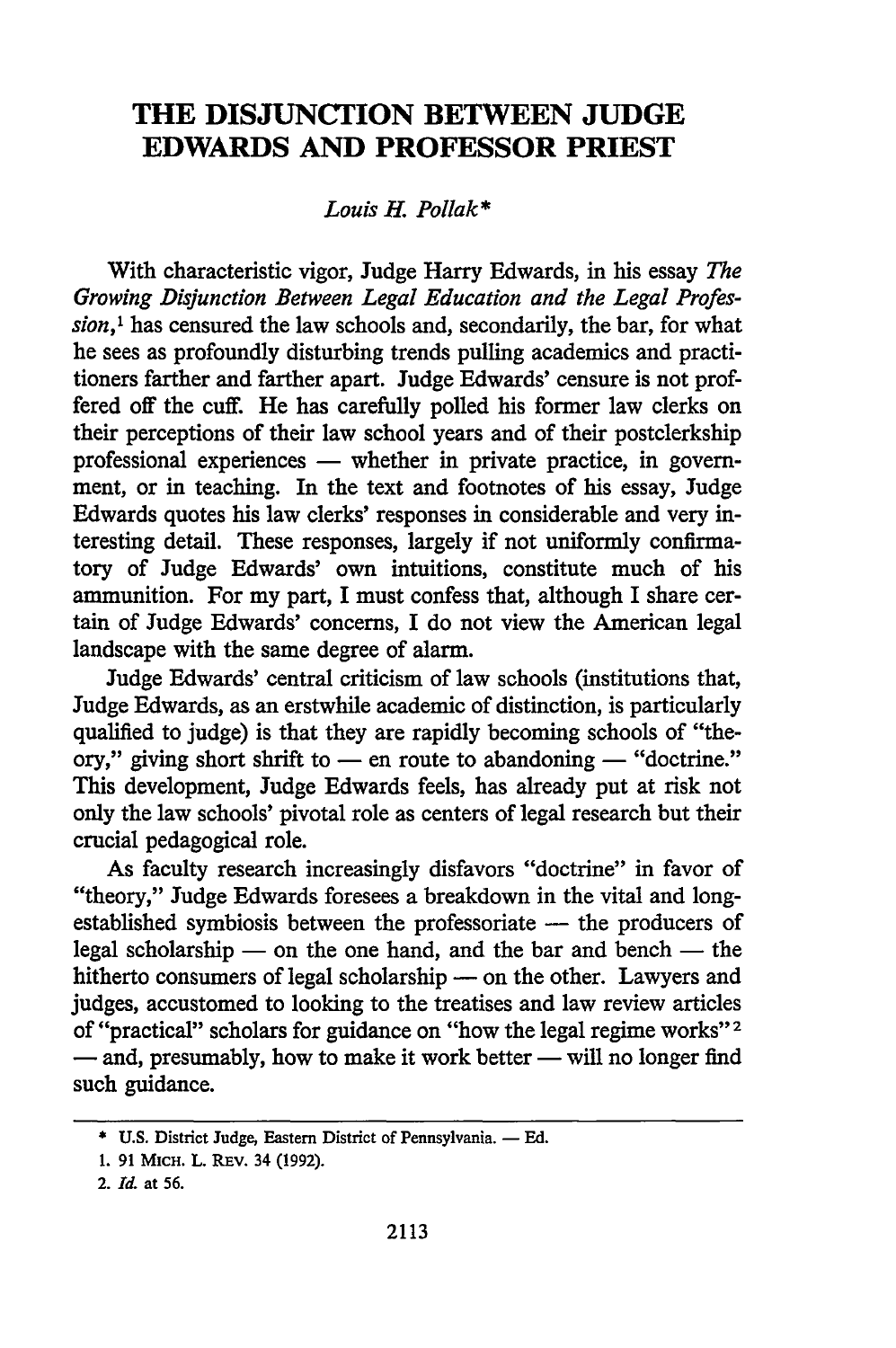The pedagogical scene, as Judge Edwards sees it, is just as bleak. He feels that the mounting scorn of "theory" -minded professors not only for "doctrine" proper but for the very functions lawyers and judges perform is threatening to play havoc with what, historically, has been the law schools' primary mission  $-$  imparting appropriate professional instruction to the coming generations of members of the bar.

What sort of instruction is called for? We would of course all agree that what is *not* called for is the rote learning that passes bar examinations. Rather, the law schools fulfill their instructional responsibility by establishing the conditions for a vigorous intellectual interchange that embraces: (1) the study of the law's major fields and  $(2)$  attentive consideration of abiding principles  $-$  (a) individual integrity as an advocate and an officer of the court, and (b) collective responsibility for advancing the social order  $-$  that give moral and civic definition to the law as a public profession.3 But Judge Edwards senses that theoreticians are so indifferent to the problems with which

<sup>3.</sup> A wide variety of teaching methods lend themselves to the achievement of these goals. In my view probably the most effective method — but also, unfortunately, the most labor-intensive method - is the one practiced back in the 1930s by Wiley Rutledge before he left teaching for the bench. Rutledge's theory and practice of teaching have been evocatively described by a quondam junior academic colleague, Willard Wirtz. As Wirtz explains, Rutledge felt that conventional legal education had serious limitations:

Wiley Rutledge was proud of the law schools and of the profession for which they train. But he spoke out repeatedly against the impersonalness of legal education and against the reflections of that same quality in the profession itself. He protested the hollowness of curricula and courses in which the value elements inherent in sound legal concepts emerge only incidentally. He pointed out the inevitability of false emphasis resulting from the climaxing of each semester with a series of examinations which reveal only clinical accomplishment. We train artisans, he said, while a democratic society pleads for architects.

Louis H. Pollak, *Wiley Blount Rutledge: Portrait of A Judge, in* SIX JUSTICES ON CIVIL RIGHTS 177, 179-80 (Ronald D. Rotunda ed., 1983) (quoting Willard Wirtz, *In Memory of Wiley Blount Rutledge,* PROC. OF THE BAR & OFFICERS OF THE U.S. SUP. Cr. 19, 20-21 (Apr. 10, 1951)). As Wirtz tells it, Rutledge realized that, in order to overcome the artificiality of classroom presentation, what was critical was:

treating his students as human beings, getting to know them as individuals. He did this, seemingly oblivious to the other demands upon his time, by opening his office door and his home, inviting the students in singly and in groups of two or three, and then sitting and talking with them. The conversation would be personal at first, as teacher and student found out what underlay the other's reactions. Then it would broaden out, proceeding with an awareness of assumptions, predilections and biases. Now the human heart of the subject matter of the day's lecture could be taken up intelligently, and that of the morning's headlines. The subject would become not just a particular case or a news story but how a decent, honest, intelligent man approaches any subject coming within the professional competence and obligation of the lawyer. For an hour or so law would be taught as it was a hundred years ago when the neophyte learned his profession in the office of an established member of the bar. "Reading law" they called it. But it was so much more than that. It was the transmission of a tradition of professional service, the handing on perhaps less of information than of a spirit and a whole quality of professional competence and responsibility.

*Id.* at 180 n.5 (quoting Wirtz, *supra,* at 20-21).

As one who was privileged to learn from Rutledge when serving as the Justice's law clerk, I can attest to the success of his method.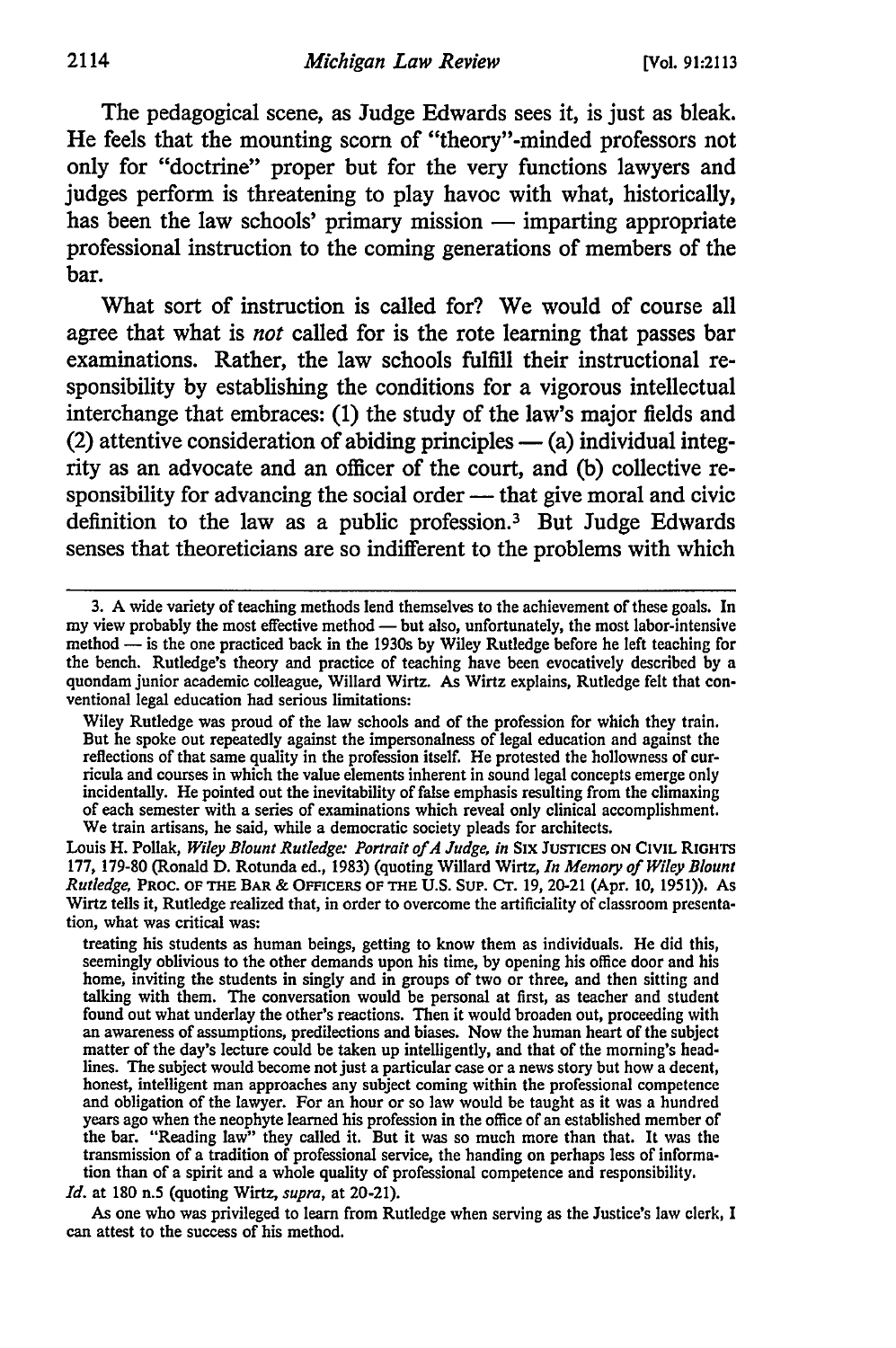lawyers deal that in many law school classrooms serious examination of such problems, and concomitant training in the skills required to address such problems, have become passe.

Finally, Judge Edwards is dismayed — and, in my judgment, properly so  $-$  at the degree to which, in the everyday practice of law, dedication to the bottom line seems to take precedence over (1) allegiance to norms of ethical conduct and (2) a felt responsibility to take up the cudgels for unrepresented litigants. Judge Edwards views the failure of practitioners to conform to the rhetoric of high professional standards as further evidence of the growing gap between the schools and the practitioners.

## I. THE INDICTMENT OF THE LAW SCHOOLS

Judge Edwards' indictment of the law schools is fueled in substantial measure by rhetoric emanating from the academy. Exhibit A is a paragraph from a paper on legal education written by Professor George Priest back in 1983:

The Enlightenment is coming. Its source seems to be the increasing specialization of legal scholarship. If these intellectual trends continue  $-$  as I believe they will  $-$  the structure of the law school will change. The law school will of necessity become itself a university. The law school will be comprised of a set of miniature graduate departments in the various disciplines. Introductory courses may be retained (if not shunted to colleges). Even then, a wedge deeper than the one we see today will be driven between those faculty members with pretensions of scholarship and those without. The ambitious scholars on law-school faculties will insist on teaching subjects of increasingly narrow scope. The law-school curriculum will come to consist of graduate courses in applied economics, social theory, and political science. Specialization by students, which is to say, intensified study, follows necessarily.4

*Id.* at 440.

<sup>4.</sup> George L. Priest, *Social Science Theory and Legal Education: The Law School as University,* 33 J. LEGAL Enuc. 437, 441 (1983). A reading of his immediately preceding paragraph may facilitate an understanding of what "Enlightenment" Professor Priest had in mind:

Behavioral science contradicts the primacy of law. As a greater proportion of law teachers become interested in the behavioral sciences, the structure of the law school will be forcibly changed. A law school, of course, could react to these developments by searching out a faculty devoted to the unique interest and importance of the legal system. But that will never do. Law school curricula will always follow the most persuasive explanations of the law. And the best writing about the legal system *is* interdisciplinary. As a consequence, the structure of the law school and its curriculum must change. Currently, to the student, legal education resembles undergraduate education. The student takes a sampler of courses. The objective of the course of study is a liberal education: to expose the student to a broad set of different subjects. There is little writing and little specialization .... In contrast, the virtues of the generalist are foreign to college faculties and unknown in graduate departments. In this respect, faculties of modem law schools resemble faculties of medieval universities. We await the Enlightenment.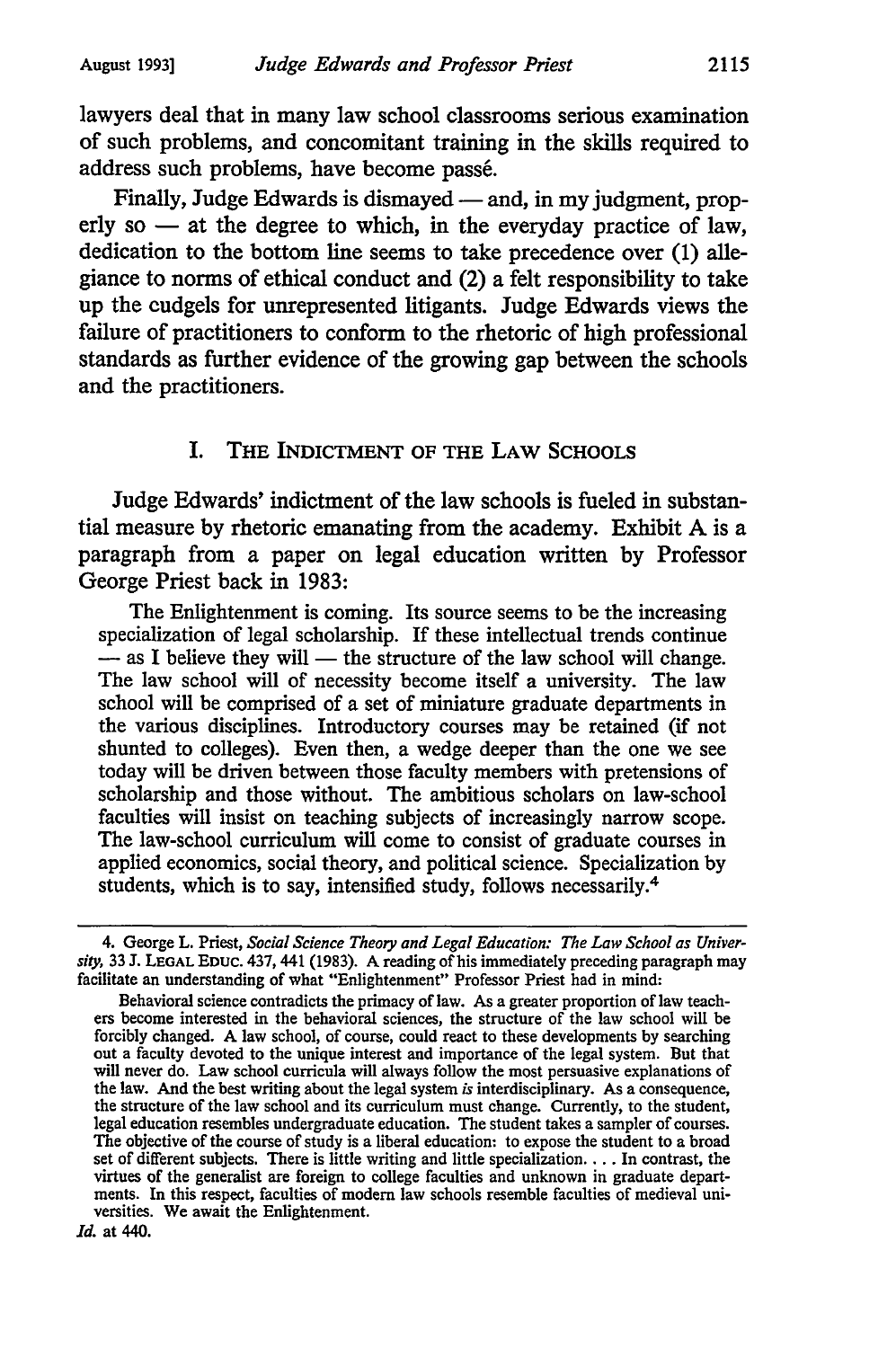### A. *Scholarship*

Five years after he started awaiting the Enlightenment, Professor Priest undertook to explain the new look of "the theories that dominate modem legal scholarship":

What has changed in the modern world is that, while the theories and organizing structures of traditional legal practice are theories about law and are only applicable to law, the theories of modern legal education are theories of economists, critical scholars, and sociologists. They are theories about behavior or about understanding in which law has no special place.

The most important modern change between the theories underlying legal practice and the theories underlying modern legal scholarship relates to the respective source of the theories. Historically, the theories of traditional legal practice, because relevant only to legal phenomena, were developed only in law schools. The work of the law schools and the concerns of the bar were largely identical. Today, however, the theories that dominate modern legal scholarship are the theories of modern social science or social criticism, and their source is quite independent of law schools. These theories are developed in departments of social sciences or the humanities by a set of independent scholars. Most importantly, these scholars from other disciplines, because they are not burdened by the mastery of the legal system's details, proceed at a much faster pace and with much greater range than lawyers. The most important difference between the legal scholarship of today and that of twenty-five years ago is the tremendous increase in the velocity of ideas relevant to the  $law<sub>5</sub>$ 

What Professor Priest applauds, Judge Edwards condemns: "[T]his is my main point — pure theory should not wholly displace the production of treatises or articles that, inter alia, focus on legal doctrine. Unfortunately, this displacement is now beginning to occur and therewith a grave disjunction between legal scholarship and the legal profession."6

To some extent the polarity between Judge Edwards and Professor Priest is more rhetorical than real. Judge Edwards does not insist that only "practical" scholarship — the treatise or the doctrinal law review  $article$   $-$  is of value to lawyers and judges; he acknowledges that various kinds of " 'impractical' scholarship *also* can serve our legal system. "7 Further, Professor Priest, for all his professed monasticism,

<sup>5.</sup> George L. Priest, *The Increasing Division Between Legal Practice and Legal Education,* 37 BUFF. L. REV. 681, 681-82 (1988-1989).

<sup>6.</sup> Edwards, *supra* note 1, at 57.

<sup>7.</sup> *Id.* at 56. For the purposes of this brief commentary on Judge Edwards' essay, I have assumed that the distinctions between "practical" and "doctrinal" scholarship and "impractical" and "theoretical" scholarship are manifest. But I must confess to some unease about the viability of the assumption. To be sure, one can readily assign large quantities of law·related literature to one category or another. But a good deal of the literature  $-$  including much of some value  $-$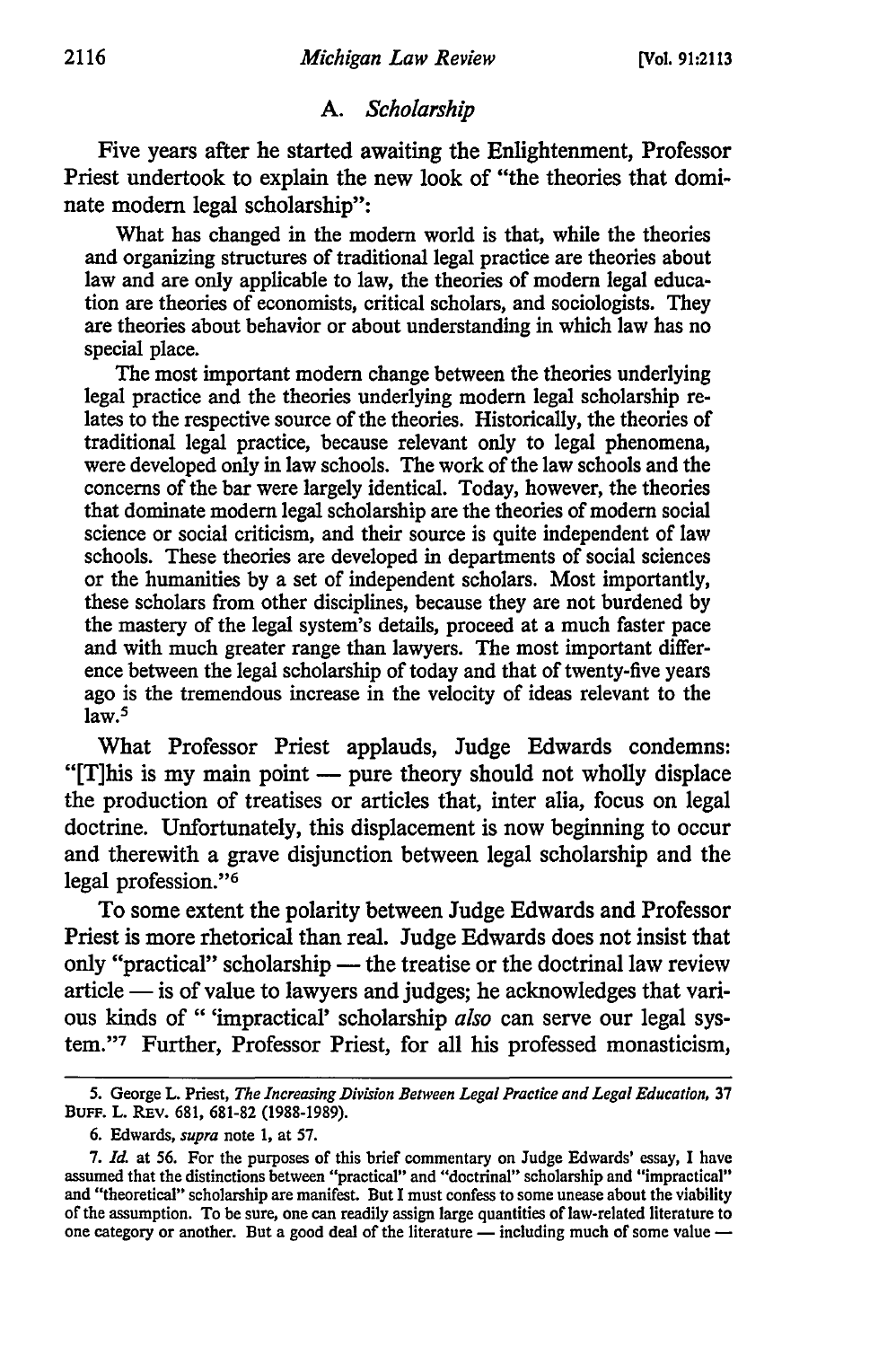has in fact been known to consort with the legal laity and even to write articles of interest to the laity.

But· if, nonetheless, we stipulate that a significant amount of current scholarship about legal phenomena is written from relatively abstruse behavioral science perspectives that are largely inaccessible to the bar and to the bench, it still does not follow that there has been a radical displacement and consequent dearth of doctrinal literature. Law reviews have proliferated in number and in specialization; and, concurrently, the established law reviews have broadened in scope.8 It would appear that a plenitude of "practical" writing is still available - if only lawyers would spend the (billable?) time required to read it, cite it, and build on it in their briefs.9 Thus, while it is unsurprising that the bar would generally be turned off by the high scholarship<sup>10</sup> that has become very much in vogue in certain comers of the academy, that is no excuse for turning away from the law reviews altogether.

#### B. *Pedagogy*

Judge Edwards fears that the professors who constitute the "theory" sector of the professoriate have so little interest in what lawyers and courts do that they cannot be relied on to carry out in responsible fashion the teaching of courses that have conventionally been the heart of the curriculum. Had Judge Edwards called Professor Priest to the witness stand in support of this aspect of his indictment, he would have elicited what appears prima facie to be valuable corroborative testimony. In Professor Priest's 1983 paper the following appears:

From the standpoint of the instructor ... legal education is more primitive than college education, and most closely resembles high school or perhaps junior high school education. Today, virtually every law-school faculty member is able to teach every subject in the curriculum. One might grouse if one were assigned a remote course. But most of us, I would guess, would pride ourselves on our ability, were it important enough to the institution, to teach any subject at all in the law-school

would appear to belong in both categories. Moreover, some of the literature has a hard time qualifying for either category.

<sup>8.</sup> As to the degree of infiltration of "theory" in the law reviews, see Edwards, *supra* note l, at 49-50 nn.44-46. "Theory" may not, in fact, be much of a novelty: Professor Stephen Burbank, in an essay introducing a 1988 symposium on "great" law review articles, finds in the symposium papers "reason to doubt claims that legal scholarship today is vastly different than it was thirty or fifty years ago." Stephen B. Burbank, "*Plus Ça Change* . . .?," 21 U. MICH. J.L. REF. 509, 510 (1988).

<sup>9.</sup> As for judicial reliance on law review articles and other legal materials, see Edwards, *supra*  note l, at 49 n.44, 51 n.50.

<sup>10.</sup> Some high scholarship  $-$  like some low scholarship  $-$  seems in fact to be of good quality.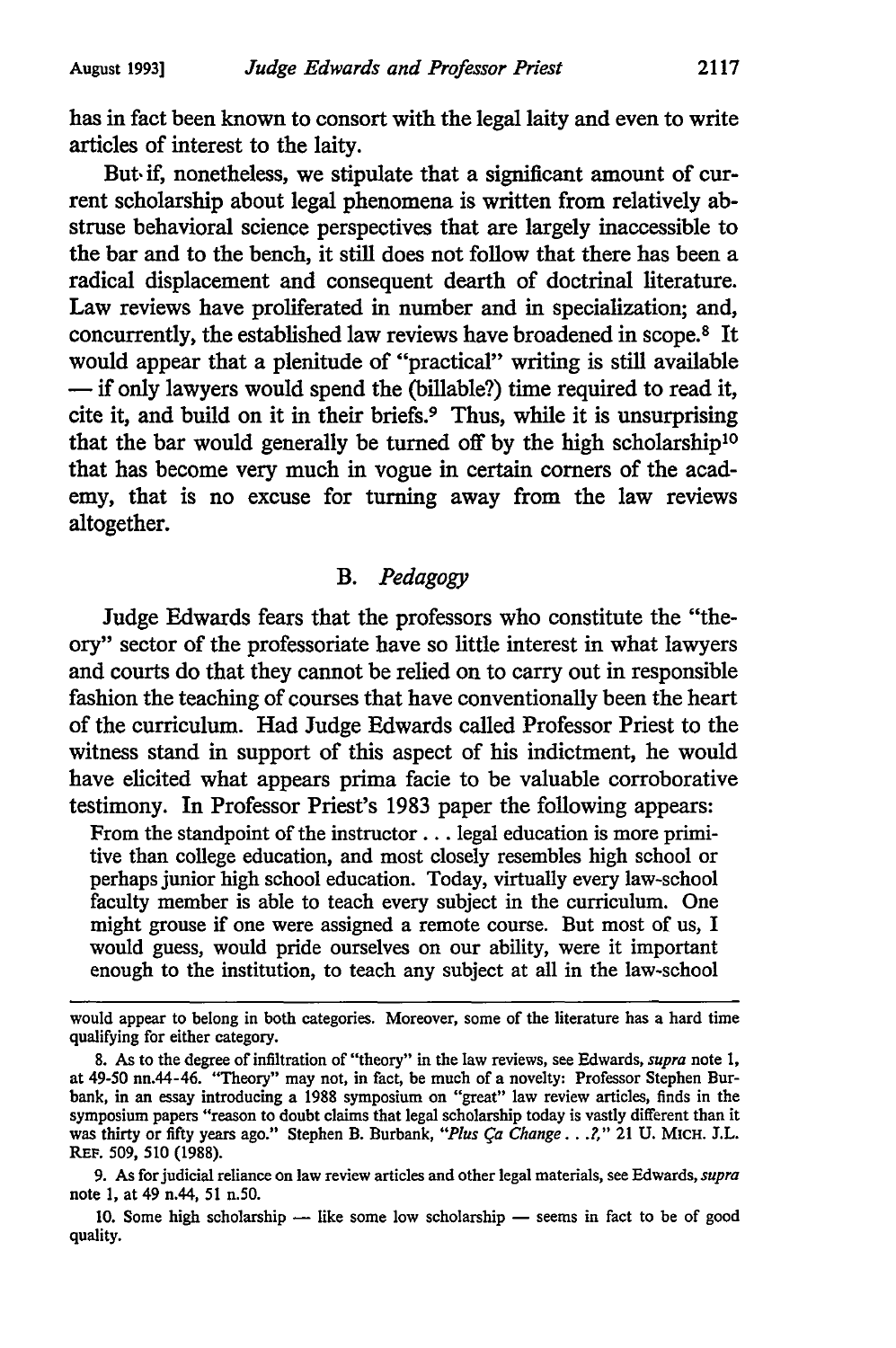curriculum. Indeed, the response of all but the junior faculty would be to engage in a challenge as to whether one needed one week's preparation or one day's.11

Perhaps Judge Edwards made no mention of this portion of Professor Priest's testimony because he, like me, finds it improbable that a witness as talented and insightful as Professor Priest actually believed what he wrote. I suspect that Professor Priest was, through hyperbole, trying to make a debating point. 12 I do not think Professor Priest really thinks that "legal education . . . most closely resembles high school or perhaps junior high school education." Indeed, I doubt that he would vote tenure to a colleague, however capable a devotee of high scholarship, whose attitude towards teaching was that condescendingly myopic.

Has law teaching deteriorated? Perhaps so, but I am unaware of any real evidence to that effect  $-$  or, at least, of any evidence that is more than anecdotal.13 If reliable evidence demonstrated that (1) the training of newly minted lawyers has markedly slipped and (2) flawed teaching  $-$  teaching that is disrespectful of the subject matter  $-$  is disproportionately to be found among professors whose scholarly interests are primarily "theoretical,"<sup>14</sup> that should raise warning signs for the faculty committees primarily responsible for the initial appointment and subsequent promotion of new colleagues. But before we accept and act on the proposition that "theory" professors cannot or will not teach, the evidence ought to be clear and convincing.

*Id.* at 439. Maybe Professor Priest meant what he wrote but was misled by Henry Adams. For my part, I do not suppose that Henry Adams, notwithstanding his avowals of scholarly incompetence, ever actually entertained the notion that "his training [as a historian was] obsolete." He was, after all, an immensely gifted historian, and I think he knew it.

13. In saying this I certainly mean no disrespect to the former Edwards law clerks whose views the Judge systematically collated. I am sure that some of their teachers were below par, as were one or two of mine 45 years ago.

14. By negative implication, Professor Priest offered mild support for such a finding: in talking about how the "increasing velocity of ideas" makes for "an increasing rate of faculty obsolescence," Professor Priest notes what he regards as the unsurprising corollary "that the best prepared law teachers ..• are the most traditional of former scholars." Priest, *supra* note 5, at 683.

<sup>11.</sup> Priest, *supra* note 4, at 440.

<sup>12.</sup> I might add here that I also wonder whether Professor Priest was not a bit hyperbolic on the previous page of his 1983 essay when he wrote:

The demands of scientific theory create extraordinary internal conflict for the lawyer who develops an interest in social science. The lawyer-economist, -sociologist, -political scientist, -social theorist finds himself a modem-day Henry Adams, whose education teaches him that his training is obsolete and that the more he develops his scientific interest, the more obsolete his basic training - legal training - will become. The legal scholar may have been certain as he selected his career that the law and the legal system were subjects of central intellectual importance, but now theory tells him that he was wrong. Those with true intellectual courage would abandon the law and become full-time social scientists but I know of none who have done so.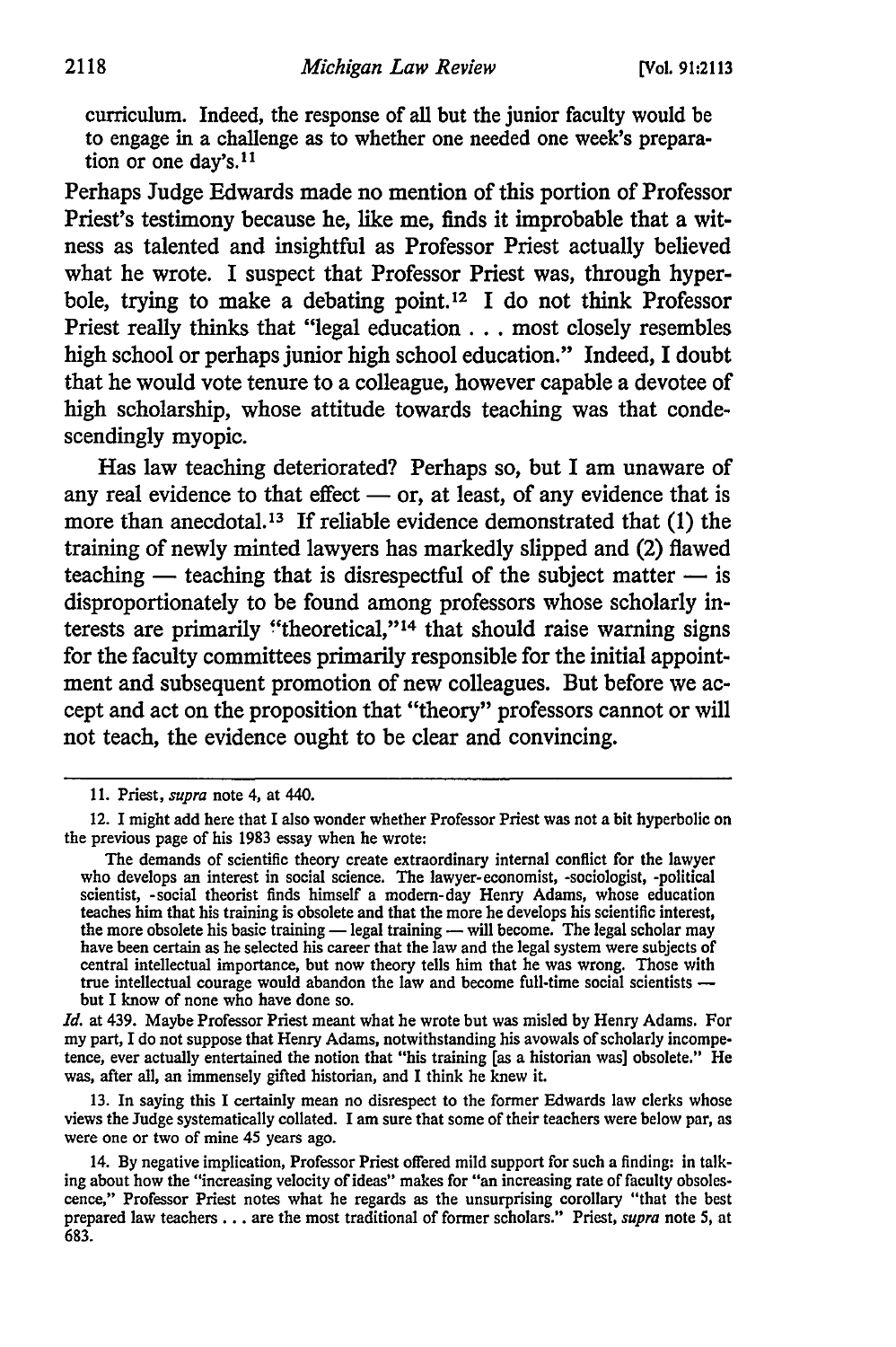My own sense of the quality of current law teaching is based almost entirely on the caliber of the law clerks with whom I have been privileged to work over the past fifteen years. I find them to be extraordinarily well-educated  $\stackrel{-}{-}$  well-read in the law and beyond it  $\stackrel{-}{-}$ and highly sophisticated.15 My intuitive judgment is that more and more law schools are doing a better and better job.16

### C. *The Verdict*

For the reasons stated, I do not think the evidence supports Judge Edwards' indictment of the law schools. But the bringing of the indictment has, nonetheless, served a useful purpose. There is not, in my judgment, any danger that the law school of the future will fulfill Professor Priest's prophecy and "of necessity become itself a university." The law school of the future — whether public or private — is unlikely to have the resources to pursue such a path; nor should it if the resources were at hand. In short, I regard the dangers Judge Edwards perceives to be overblown. Nonetheless, Judge Edwards' essay operates as an early warning signal. It is an admonition that law faculties should, with a view to maintaining a wholesome balance between the "practical" and the "impractical," continue to be at pains to recruit a substantial cadre of persons whose scholarship and whose pedagogy will be marked by an informed interest in the world of actual lawyers, actual judges, actual legislators, and actual regulators. <sup>17</sup>

IS. I must admit that my confidence in current legal education was shaken some time back when I found that a law clerk trained at a school that I will, to preserve its anonymity, refer to as "Harvard" had never heard of a case called Gibbons v. Ogden, 9 Wheat. 1 (1824). But, on reflection, it came to me that this glaring omission  $-$  does an omission actually glare?  $-$  was neutralized, indeed outweighed, by the fact that she knew everything else.

Of course, my assessment of the quality of my law clerks' training is highly subjective. Nonetheless, I venture the guess that Judge Edwards' assessment of the quality of his law clerks' training would be very similar. Concededly, however, the law clerks with whom Judge Edwards and I are well acquainted are too few in number to be presented as representative samples of lawyers and schools.

<sup>16.</sup> A very different picture of the quality of contemporary legal education is presented by one of the current rising stars of litigation, Vincent LaGuardia Gambini. Mr. Gambini graduated from Brooklyn Academy of Law in the mid-1980s. He reports that at law school he learned contracts but not procedure. "The law firm that hires you, they teach you procedures. Or you can go to court and watch." See MY COUSIN VINNY (20th Century Fox 1992). If you have already seen *My Cousin Vinny,* see it again. (The foregoing is written in shameless imitation of The Great Ely Footnote - footnote 63 of Professor John Hart Ely's *Constitutional Interpretivism: Its Allure and Impossibility,* 53 IND. L.J. 399, 414 n.63 (1978), the first portion of which reads as follows: "See W. SHAKESPEARE, MACBETH, act IV, scene I. (Actually, I suppose you've already seen it).")

<sup>17.</sup> I would note that persons trained in law and in another discipline can do valuable "practical" work and valuable "impractical" work on both the research and teaching sides of the law school agenda. But I would also note that possession of a degree in a discipline other than law is hardly a *sine qua non* for valuable research and teaching, whether "practical" or "impractical": American law, for all its shortcomings, would have been infinitely poorer had it not been for the writing and teaching of some mere LL.B.s.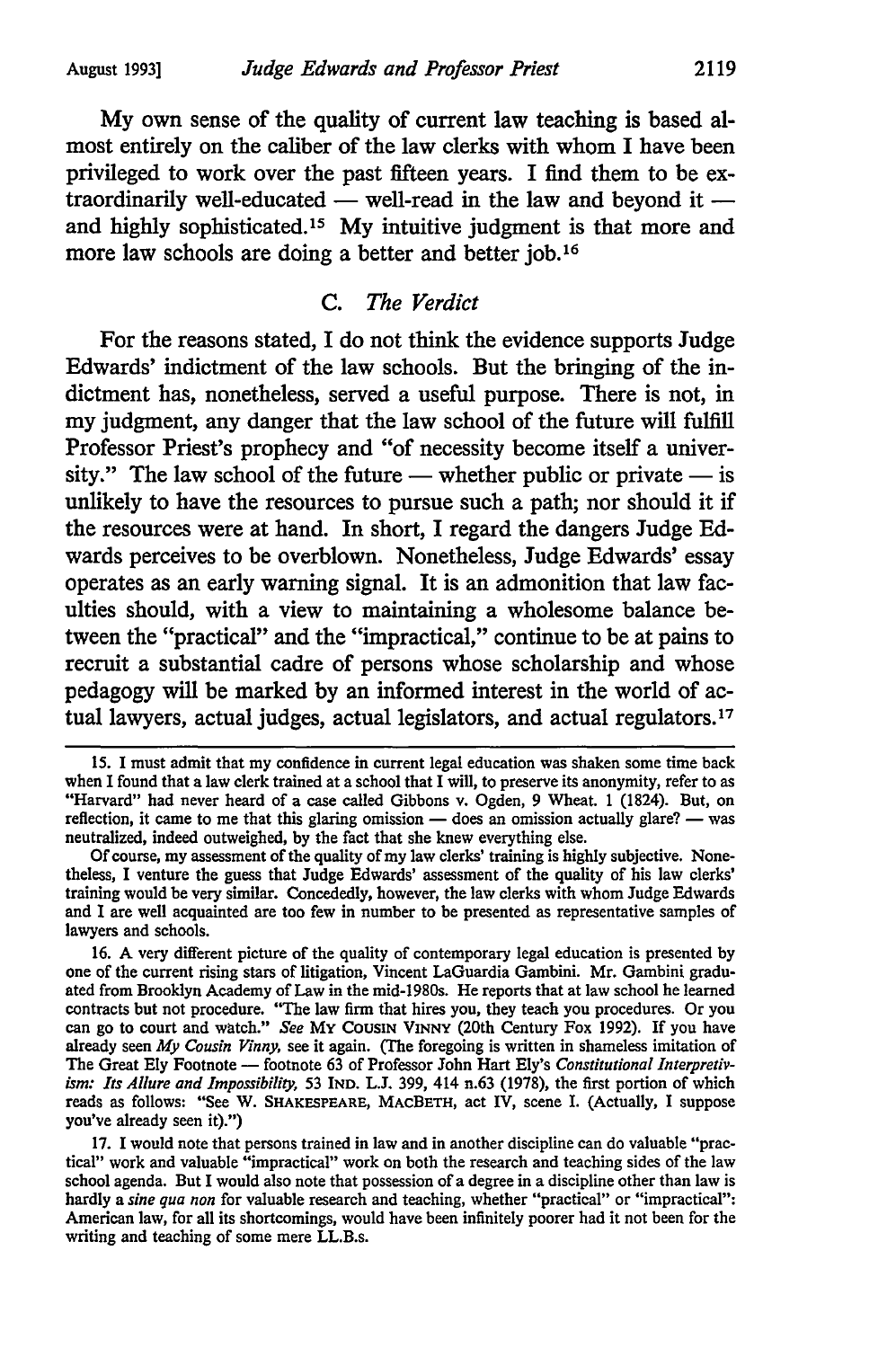#### II. ETHICS

In the closing portion of his essay, Judge Edwards expresses his unhappiness with what he sees as the bar's widespread inattentiveness to appropriate standards of ethical practice. Judge Edwards defines ethical practice broadly, in words on which it would be hard to improve:

"Ethics" may bear upon the practice of law in two different ways. First, it bears upon the choice of clients. The good lawyer should not simply serve the richest clients, who will pay the fattest fees. Rather, the lawyer has an ethical obligation to practice public interest law  $-$  to represent some poor clients; to advance some causes that he or she believes to be just; to deploy his or her talents pro bono rather than pro se, at least in part. Second, ethics bear upon the lawyer's representation of a particular client. This is the domain of professional responsibility: the ethical laWYer cannot always advance the client's narrow self-interest, because the lawyer is an officer of the court as well as an advocate.<sup>18</sup>

Judge Edwards' strictures with respect to the anti-ethical, including anti-pro bono, momentum of increasingly bottom-line oriented practice seem to me right on target. Law schools most certainly have a responsibility to inculcate both an understanding of the proper way to practice law and a commitment to represent the unrepresented. Judge Edwards seems to feel that law schools generally are doing far too little on these fronts. 19 Perhaps so. But the schools with which I am most familiar are putting strong and welcome emphasis on the development of programs responsive to such concerns. I cite as one encouraging example the statement of the former Edwards law clerk whom the Judge identifies as Government Lawyer 2:

[My law school] offered programs in, and gave serious attention *to,* the problems of under-represented and unrepresented individuals. I personally participated in a program to assist battered wom[e]n obtain TROs and other legal redress against those abusing them. In addition, I participated in [the law school's] externship program . . . . Both of these programs helped instill in me a desire to work in the public sector.20

#### **CONCLUSION**

If the law schools can work to produce, and the profession can undertake to recruit, respect, and reward, more lawyers like Government Lawyer 2, the integrity of the schools and of the profession will be secure. Judge Edwards was right to remind us of Justice Frankfurter's apothegm that "the law and the lawyers are what the law

<sup>18.</sup> Edwards, *supra* note 1, at 67.

<sup>19.</sup> *Id.* at 73-74.

<sup>20.</sup> *Id.* at 72 (quoting former law clerk). I bet I know what school that is.